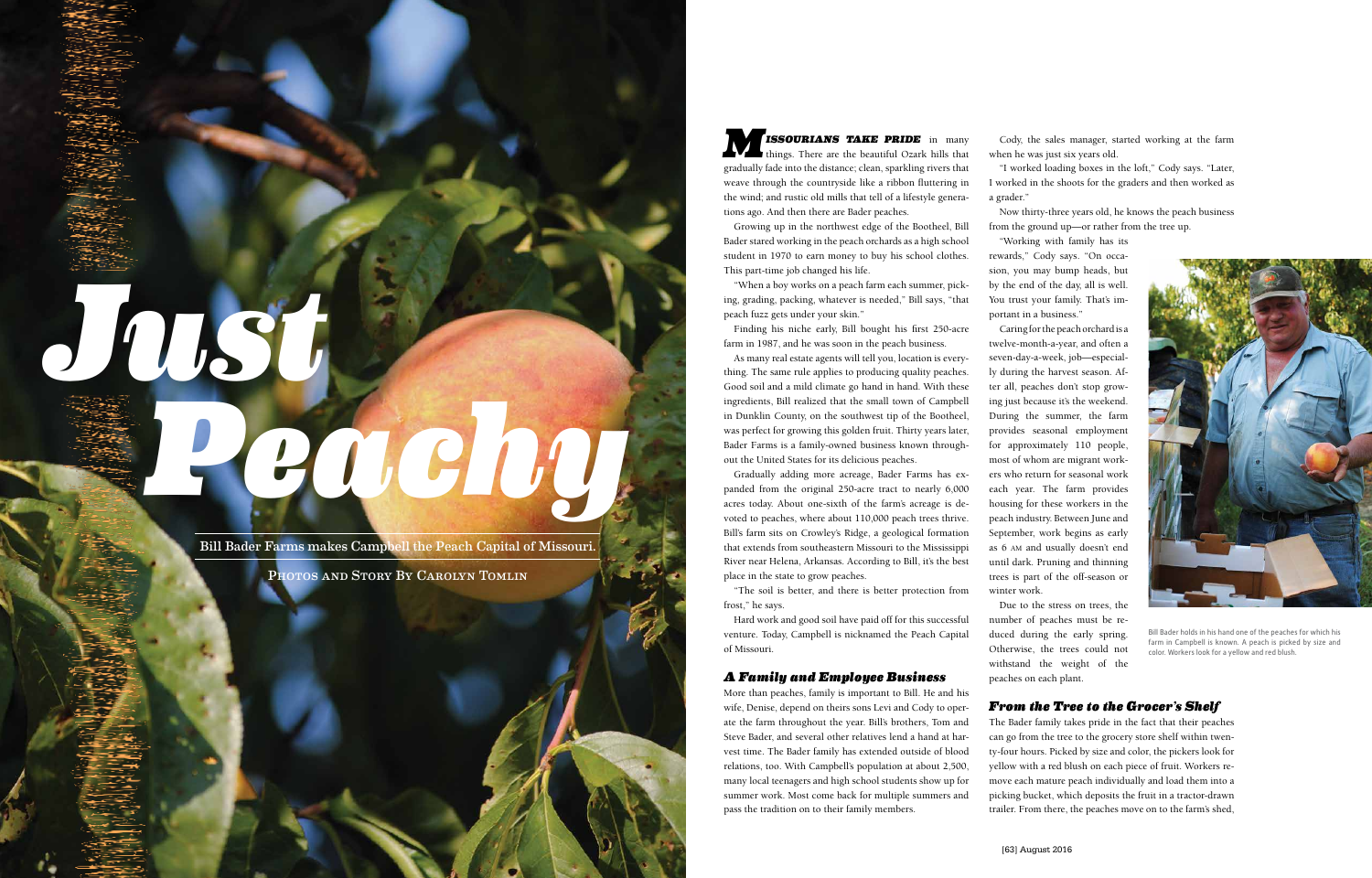that have been picked green and transported hundreds of miles across the country by truck."

While times have changed and the peach farm doesn't let kids eat fruit off the ground anymore, the summer trip to Bader Farms is still a tradition for many families, especially in southeastern Missouri.

#### *To Cling or Not to Cling*

Families and produce-buyers purchase different types of peaches for different uses. Some varieties are better for preserving and canning; others are best tasting when eaten fresh. Of the fifty-four varieties grown at Bader Farms, they can all be divided into two categories.

One of the early summer categories is the clingstone peach. As the name implies, the flesh clings to the pit, also known as the stone. Sweeter and juicier, clingstones are used for canning and preserving. Commercially canned peaches are typically clingstone—peaches that do not pull away from the pit when cut open.

Those that do not cling to the pit are known as freestone. This delicious variety is best eaten out of hand. Usually larger and less juicy, the freestone peaches are also favorites for baking and preserving. If customers purchase peaches in a



grocery store, they are usually freestone. Consumers will recognize this variety by names such as the Spring Prince and Ruby Prince.

Crossed between a clingstone and freestone is a semifreestone peach that is a hybrid. Researchers have attempted to combine the best of both peaches into one—a peach with the qualities of the clingstone's juicy sweet taste and





where they are run through the hydro-cooler wash, which reduces the internal heat and slows the ripening process. Next, the fruit is graded by size and various other factors. Finally, the freshly picked peaches are packed and loaded onto trucks, ready to be shipped to grocery stores across the region.

"Numerous factors determine

the peach crop," says Cody. "Some years are good; some not so good. Last year, we sold approximately 30 percent of our usual crop. An April hail storm took its toll. A chemical drift from a nearby farm hit us hard. Instead of the 100,000 bushels usually sold, we processed be-

tween 45,000 and 50,000."

In a recent year, the farm packed about five hundred bushels an hour. On an average day during the summer harvest, workers often pack 4,000 boxes, which is equivalent to 400,000 peaches. However, on a very good day, the farm might pack 6,000 boxes with about 600,000 peaches. Peaches are picked, sent to a grocery store or roadside stand, and can be turned into a delicious cobbler or crumble in a matter of hours.

"We supply local grocery stores and roadside stands across southeast Missouri," Bill says. "Large chains, including Dierbergs in St.

Louis, Henhouse in Kansas City, Fairway in Iowa, and others in Springfield also sell peaches from our groves."

In fact, produce buyers from miles around depend on Bader Farms to supply their fruit and vegetables.

"I've been buying peaches from Bill Bader for years," says Bill Ray, who delivers Bader Farms fruit to several locations. "He and his wife, Denise, are good people. I can depend on his produce being consistently top quality. When he didn't have what I needed, there have been times he has told me to go to the orchard and pick. Bader is the type of person you want to do business with."

Ray says that working with the Bader family makes his job as a fruit and vegetable buyer much easier.

### *More Than Just Peaches*

Signs advertise Campbell peaches for miles around. Roadside stands serve travelers and locals alike. But in addition to peaches, Bader Farms grows and sells nectarines, cantaloupe, watermelons, blackberries, strawberries, apples, tomatoes, pecans, corn, and alfalfa hay. Seasonal produce—from May strawberries to fall apples and early winter pecans—offer homegrown products during most of the year. If you miss the peach season, you have other produce to tempt your appetite. However, the peach trees make up a majority of their business, and not all of it is directly related to the fruit.

With 110,000 peach trees, the farm prunes the limbs and cuts down scores of trees each year, and they don't go to waste. Peach wood adds a wonderful flavor to barbecue, so in addition to the peaches, bags of the wood, made for smoking meat, are available at Bader Farms.

#### *A Summer Ritual*

Between late June and early September, Bader Farms markets fifty-four varieties of peaches. Each variety ripens at a different time, and people stop by the shed to purchase a specific type.

"They drive in from miles around, load up their truck or car, and buy peaches," Bill says. "We sell them by the bushel or truckload. For some, it's a rite of summer to find locally grown produce that is picked fresh and ripens on the trees. Our peaches look like a peach, smell like a peach, and taste like a peach."

Sharing stories of buying Bader peaches, customers reminisce about parents or grandparents who made the summer pilgrimage.

Dick Wakefield makes this annual summer trip from Hartville, nearly two hundred miles a way.

"My wife was from Tennessee, and I'm a Missouri Ozarks guy," Dick says. "For many years, we made the trip to Tennessee by way of Highway 53 through Dunklin County to Campbell, then turning on Highway WW. Years ago, Bader allowed my four kids to pick up the falls and box them up. These are the ones that have fallen on the ground and aren't first grade. My children ate fresh peaches in the orchard, and the juice ran down their arms. There's no comparison to eating tree-ripened fruit as opposed to those



As each packing bucket is filled, workers gently deposit the peaches into cardboard boxes that are loaded onto a tractor-drawn trailer, which will take them from the fields.

Bader Peaches are recognized as a top producer of Missouri peaches. It's not unusual for two or three generations of people to swap stories of visiting the peach farm.